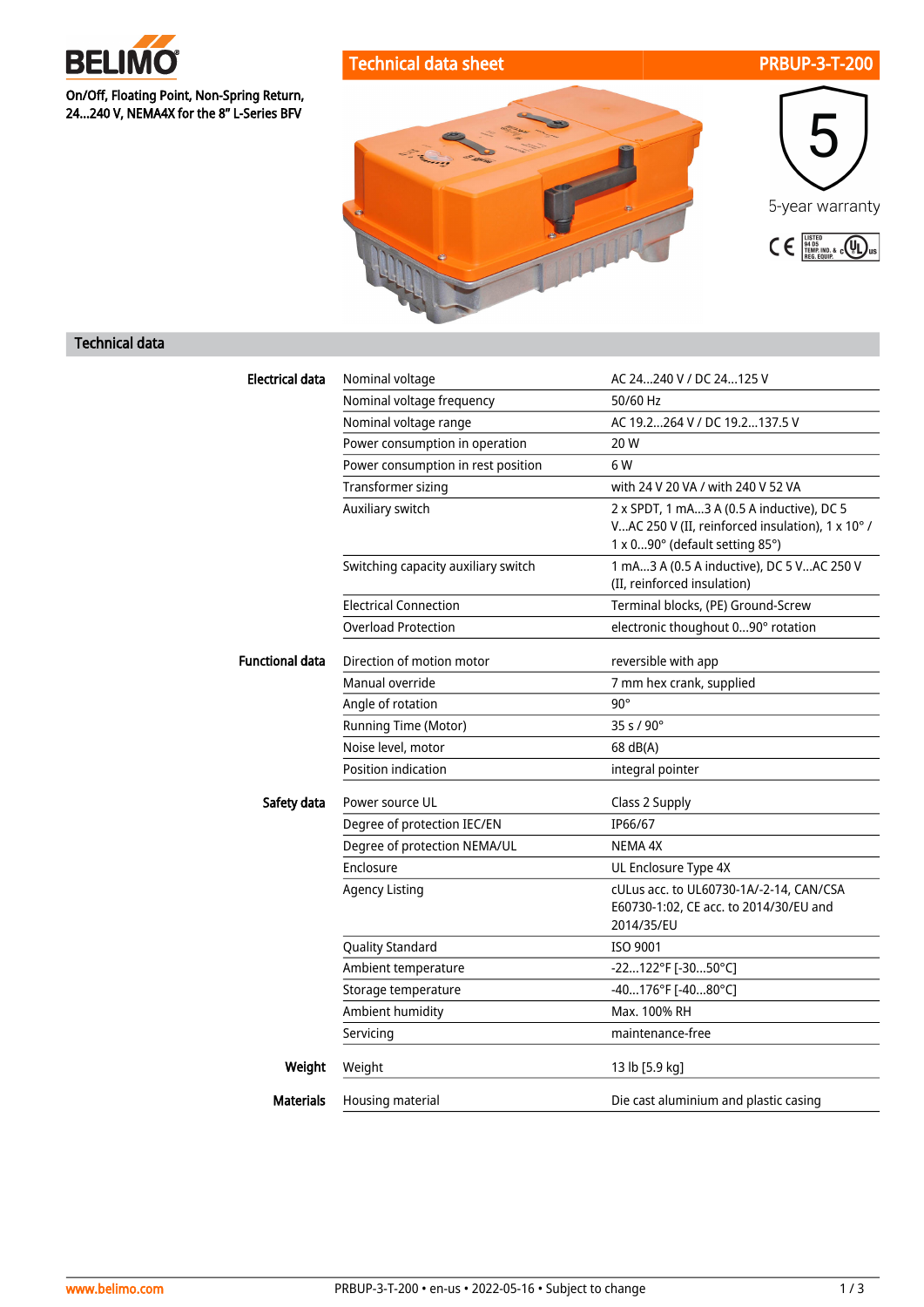

Application Operation PR Series valve actuators are designed with an integrated linkage and visual position indicators. For outdoor applications, the installed valve must be mounted with the actuator at or above horizontal. For indoor applications the actuator can be in any location including directly under the valve. The PR series actuator provides 90° of rotation and a visual indicator shows the position of the

valve. The PR Series actuator uses a low power consumption brushless DC motor and is electronically protected against overload. A universal power supply is furnished to connect supply voltage in the range of AC 24...240 V and DC 24...125 V. Included is a smart heater with thermostat to eliminate condensation. Two auxiliary switches are provided; one set at 10° open and the other is field adjustable. Running time is field adjustable from 30...120 seconds by using the Near Field Communication (NFC) app and a smart phone.

†Use 60°C/75°C copper wire size range 12...28 AWG, stranded or solid. Use flexible metal conduit. Push the listed conduit fitting device over the actuator's cable to butt against the enclosure. Screw in conduit connector. Jacket the actuators input wiring with listed flexible conduit. Properly terminate the conduit in a suitable junction box. Rated impulse Voltage 4000 V. Type of action 1. Control pollution degree 3.

Accessories

Mechanical accessories Description **Type Mechanical** accessories Description Hand crank for PR, PKR, PM  $ZG$ -HND PR Electrical installation Meets cULus requirements without the need of an electrical ground connection. Universal Power Supply (UP) models can be supplied with 24 VAC up to 240 VAC, or 24 VDC up (UP) to 125 VDC. Disconnect power. Provide overload protection and disconnect as required. A Two built-in auxiliary switches (2x SPDT), for end position indication, interlock control, fan startup, etc. Actuators may be controlled in parallel. Current draw and input impedance must be observed. Warning! Live electrical components! During installation, testing, servicing and troubleshooting of this product, it may be necessary to work with live electrical components. Have a qualified licensed electrician or other individual who has been properly trained in handling live electrical components perform these tasks. Failure to follow all electrical safety precautions when exposed to live electrical components could result in death or serious injury. Wiring diagrams On/Off